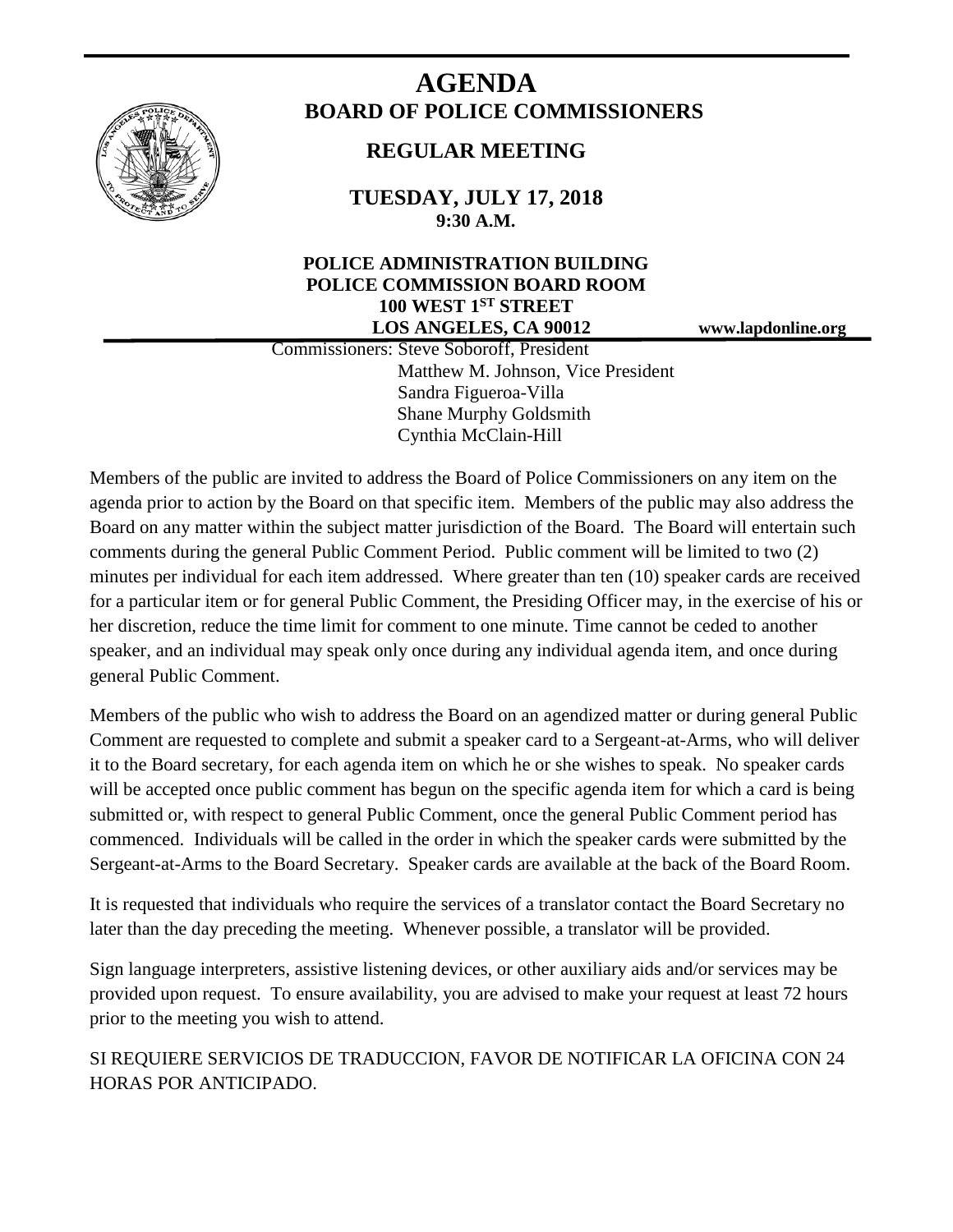## 1. **CONSENT AGENDA ITEMS**

A. DEPARTMENT'S REPORT, dated June 29, 2018, relative to a monetary donation in the amount of \$842.99, from the Mid-Valley Community Police Council, to be used to repair a fountain in the Memorial Garden, for the benefit of Van Nuys Area, as set forth. [\[BPC #18-0234\]](http://www.lapdpolicecom.lacity.org/071718/BPC_18-0234.pdf)

Recommendation(s) for Board action:

APPROVE the Department's report and ACCEPT the donation.

B. DEPARTMENT'S REPORT, dated June 29, 2018, relative a monetary donation in the amount of \$2,808.89, from the Los Angeles Police Foundation, to be used to reimburse a Deputy Chief for expenses related to attending the Multi-Agency United Kingdom Analytic Exchange, an exchange program between the Department of Homeland Security and British intelligence and law enforcement, for the benefit of Counter-Terrorism and Special Operations Bureau, as set forth. **[\[BPC #18-0235\]](http://www.lapdpolicecom.lacity.org/071718/BPC_18-0235.pdf)** 

Recommendation(s) for Board action:

APPROVE the Department's report and ACCEPT the donation.

C. DEPARTMENT'S REPORT, dated June 29, 2018, relative to the donation of registration fees and travel related expenses, valued at \$11,152.37, form the Los Angeles Police Foundation, for personnel to attend the International Association of Auto Theft Investigators (IAATI) International Training Seminar, for the benefit of Commercial Crimes Division, as set forth. [\[BPC #18-0237\]](http://www.lapdpolicecom.lacity.org/071718/BPC_18-0237.pdf)

Recommendation(s) for Board action:

APPROVE the Department's report and ACCEPT the donation.

D. DEPARTMENT'S REPORT, dated June 29, 2018, relative to the donation of registration fees, valued at \$35,000.00, from the Los Angeles Police Foundation, for Department employees to attend the Los Angeles Women Police Officers (LAWPOA) 2018 Symposium and the National Association of Women Law Enforcement Executives (NAWLEE) 23rd Annual Conference, for the benefit of the Los Angeles Police Department, as set forth. **IBPC# 18-0245]** 

Recommendation(s) for Board action:

RECEIVE the Department's report and TRANSMIT to the Mayor and City Council for acceptance.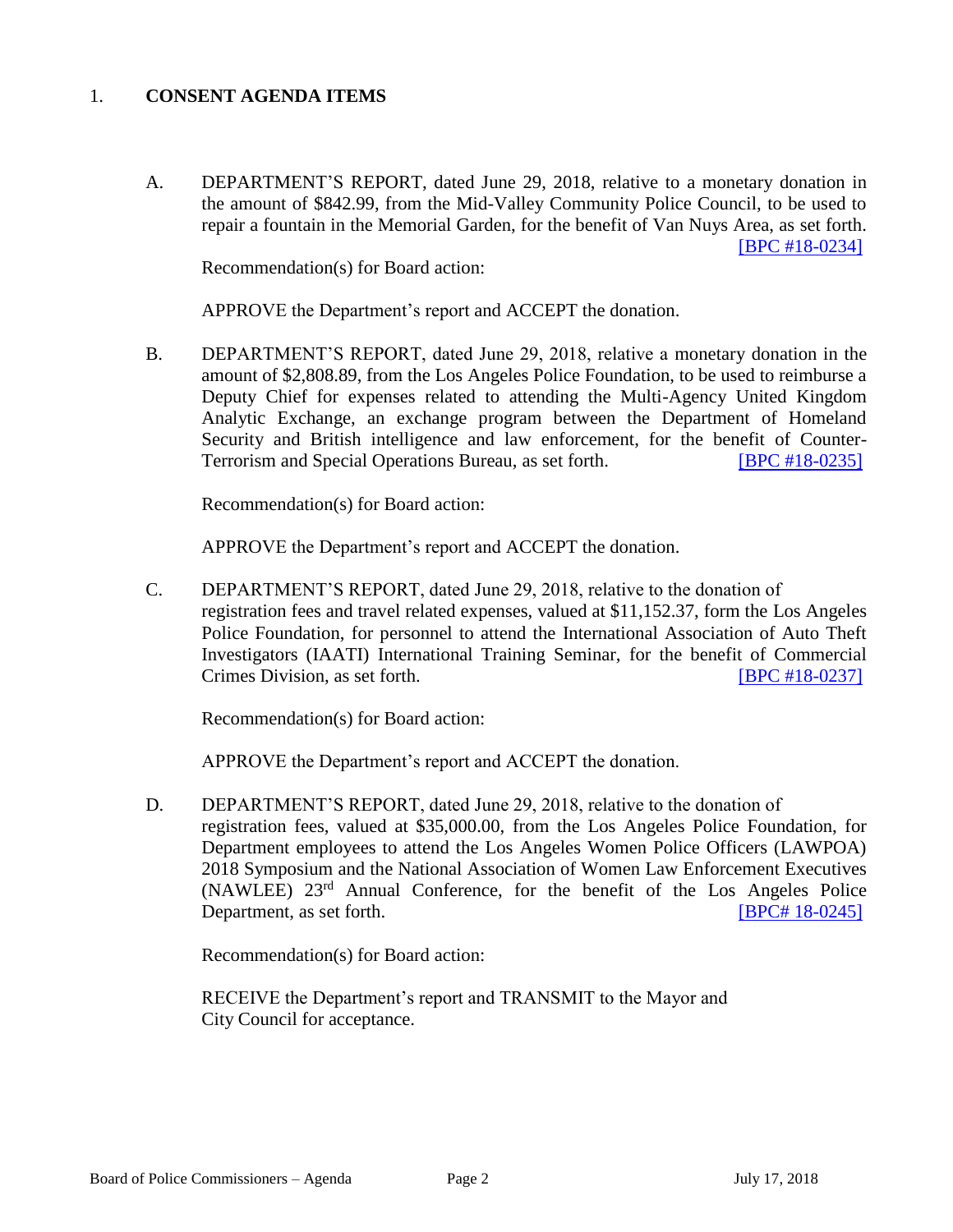E. DEPARTMENT'S REPORT, dated June 29, 2018, relative to a monetary donation of \$25,000.00, from the Los Angeles Police Foundation, to be used to cover costs associated with the "Look Again" Campaign, to provide community awareness about the realities surrounding the sex trafficking of minors in the City, for the benefit of Detective Support and Vice Division, as set forth. **[BPC# [18-0236\]](http://www.lapdpolicecom.lacity.org/071718/BPC_18-0236.pdf)** 

Recommendation(s) for Board action:

RECEIVE the Department's report and TRANSMIT to the Mayor and City Council for acceptance.

F. DEPARTMENT'S REPORT, dated July 13, 2018, relative to the donation of 100 tickets for an International Champions Cup Match on July 25, 2018, valued at \$12,000.00, from Relevant Sports, for the benefit of Community Relationship Division, as set forth.

[\[BPC #18-0246\]](http://www.lapdpolicecom.lacity.org/071718/BPC_18-0246.pdf)

Recommendation(s) for Board action:

APPROVE the Department's report and ACCEPT the donation.

G. DEPARTMENT'S REPORT, dated July 10, 2018, relative to the proposed addition to Council-Approved Records Retention Schedule – PDX95, as set forth. [BPC# [18-0232\]](http://www.lapdpolicecom.lacity.org/071718/BPC_18-0232.pdf)

Recommendation(s) for Board action:

APPROVE the Department's report and TRANSMIT to the City Clerk, Records Management Officer.

H. DEPARMENT'S REPORT, dated July 17, 2018, relative to the destruction of obsolete duplicate records for Foothill Area, as set forth. **IBPC# 18-0238** 

Recommendation(s) for Board action:

APPROVE the Department's report and TRANSMIT to the City Clerk, Records Management Officer.

I. DEPARTMENT'S REPORT, dated July 17, 2018, relative to the destruction of obsolete duplicate records for Northeast Area, as set forth. [BPC# [18-0239\]](http://www.lapdpolicecom.lacity.org/071718/BPC_18-0239.pdf)

Recommendation(s) for Board action:

APPROVE the Department's report and TRANSMIT to the City Clerk, Records Management Officer.

J. DEPARTMENT'S REPORT, dated July 17, 2018, relative to the destruction of obsolete duplicate records for Pacific Area, as set forth. **IBPC #18-0240** 

Recommendation(s) for Board action:

APPROVE the Department's report and TRANSMIT to the City Clerk, Records Management Officer.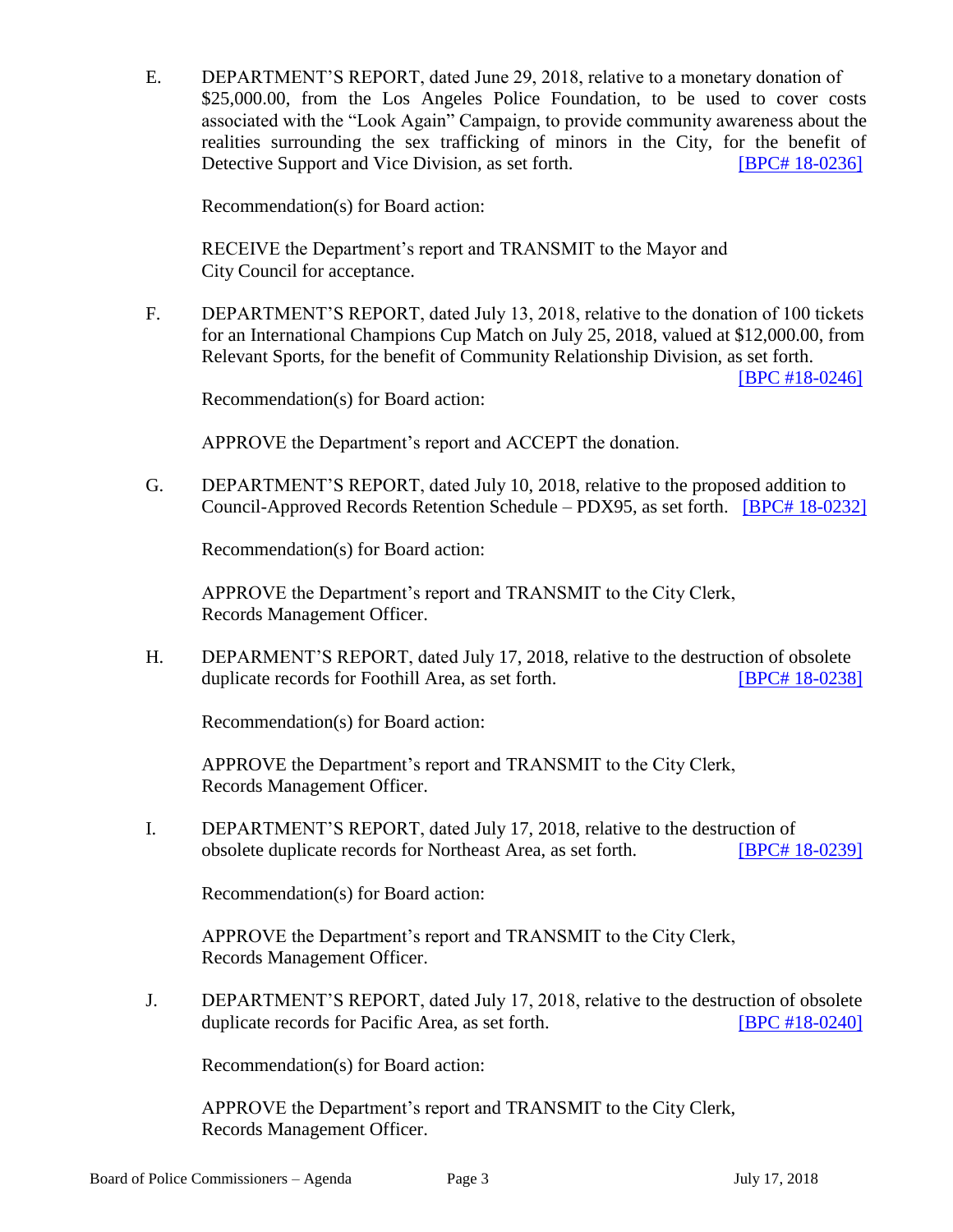K. DEPARTMENT'S REPORT, dated July 17, 2018, relative to the destruction of obsolete duplicate records for Harbor Area, as set forth. [BPC# [18-0241\]](http://www.lapdpolicecom.lacity.org/071718/BPC_18-0241.pdf)

Recommendation(s) for Board action:

APPROVE the Department's report and TRANSMIT to the City Clerk, Records Management Officer.

L. DEPARTMENT'S REPORT, dated July 17, 2018, relative to the destruction of obsolete duplicate records for Newton Area, as set forth. [BPC# [18-0242\]](http://www.lapdpolicecom.lacity.org/071718/BPC_18-0242.pdf)

Recommendation(s) for Board action:

APPROVE the Department's report and TRANSMIT to the City Clerk, Records Management Officer.

M. DEPARTMENT'S REPORT, dated July 17, 2018, relative to the destruction of obsolete duplicate records for Hollenbeck Area, as set forth. [BPC# [18-0243\]](http://www.lapdpolicecom.lacity.org/071718/BPC_18-0243.pdf)

Recommendation(s) for Board action:

APPROVE the Department's report and TRANSMIT to the City Clerk, Records Management Officer.

## 2. **REGULAR AGENDA ITEMS**

- A. DEPARTMENT and INSPECTOR GENERAL'S VERBAL UPDATE on the status of the recommendations from the Inspector General's report dated, June 14, 2018, relative to review of the Los Angeles Police Department's Jail and Holding Tank Structures and Procedures.
- B. DEPARTMENT'S VERBAL PRESENTATION and DISCUSSION relative to the status of the Mentoring Programs for department sworn and civilian employees.
- C. DEPARTMENT'S REPORT, dated July 11, 2018, relative to Community Survey Results, as set forth. **IDPC #18-0244**]

Recommendation(s) for Board action:

APPROVE the Department's report.

D. DEPARTMENT'S REPORT, dated July 10, 2018, relative to the Department's response to the Board of Police Commissioner's request on biased policing reduction efforts, as set forth. [\[BPC #18-0231\]](http://www.lapdpolicecom.lacity.org/071718/BPC_18-0231.pdf)

Recommendation(s) for Board action:

APPROVE the Department's report.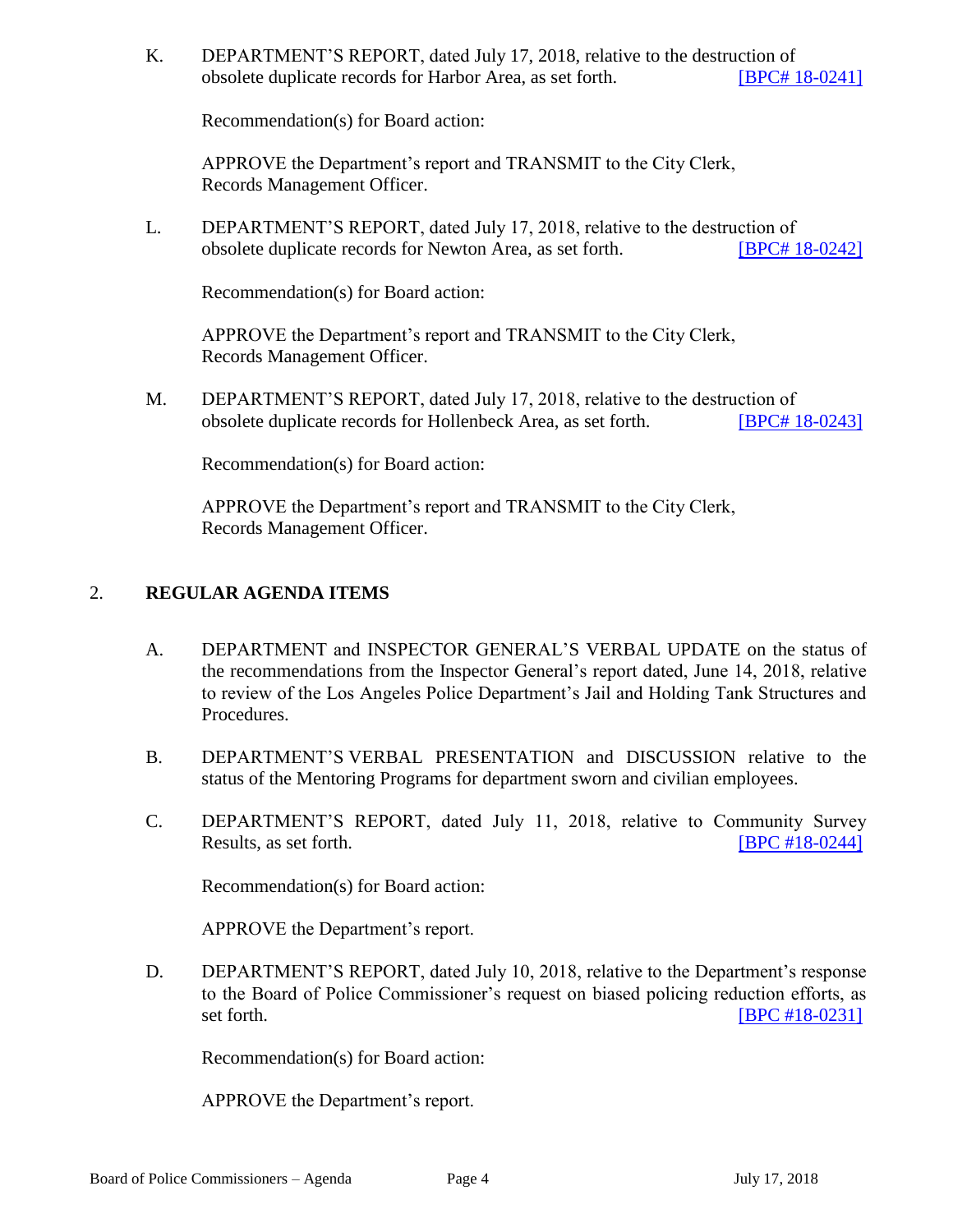E. DEPARTMENT'S REPORT, dated June 28, 2018, relative to the Department's response to Los Angeles City Council Immigrant Affairs, Civil Rights, and Equity Committee Inquiries (City Council File No. 17-0116-S2), as set forth. [\[BPC #18-0233\]](http://www.lapdpolicecom.lacity.org/071718/BPC_18-0233.pdf)

Recommendation(s) for Board action:

APPROVE the Department's report and TRANSMIT to the City Council Immigrant Affairs, Civil Rights, and Equity Committee.

F. DEPARTMENT'S REPORT, dated July 12, 2018, relative to the request for approval of extension and contract amendment for the 2016 Technology Innovation for Public Safety Grant – (Council File #17-0138), as set forth. [\[BPC #18-0230\]](http://www.lapdpolicecom.lacity.org/071718/BPC_18-0230.pdf)

Recommendation(s) for Board action:

APPROVE the Department's report and TRANSMIT concurrently to the Mayor and City Council.

## 3. **REPORT OF THE CHIEF OF POLICE**

- Significant Incidents and activities occurring during the period of June 26, 2018 through July 17, 2018
- Crime Statistics
- Recruitment/Reinstatement/Reassignment of Officers
- Department Personnel Strength

### 4. **PUBLIC COMMENT PERIOD**

### **5. CLOSED SESSION ITEMS**

A. PUBLIC EMPLOYEE DISCIPLINE/DISMISSAL/RELEASE/PUBLIC EMPLOYEE PERFORMANCE EVALUATION. Officer Involved Shooting (OIS). Government Code Section 54957.

|  | $OIS-#058-17$                        | Four Police Officer II |
|--|--------------------------------------|------------------------|
|  | (Date of Occurrence $-7/27/17$       | One Sergeant I         |
|  | $Involved$ $Party - J.P.$ $Hammond)$ |                        |
|  |                                      |                        |

- 2. OIS #059-17 One PO III *(Date of Occurrence – 8/4/17* One PO I *Involved Party – T.G. Hurlburt)*
- 3. OIS #060-17 One Deputy Chief *(Date of Occurrence – 8/10/17* One Lieutenant *Involved Party – E.P. Bogart)* One Sergeant Two Police Officer III

### **ADJOURNMENT**